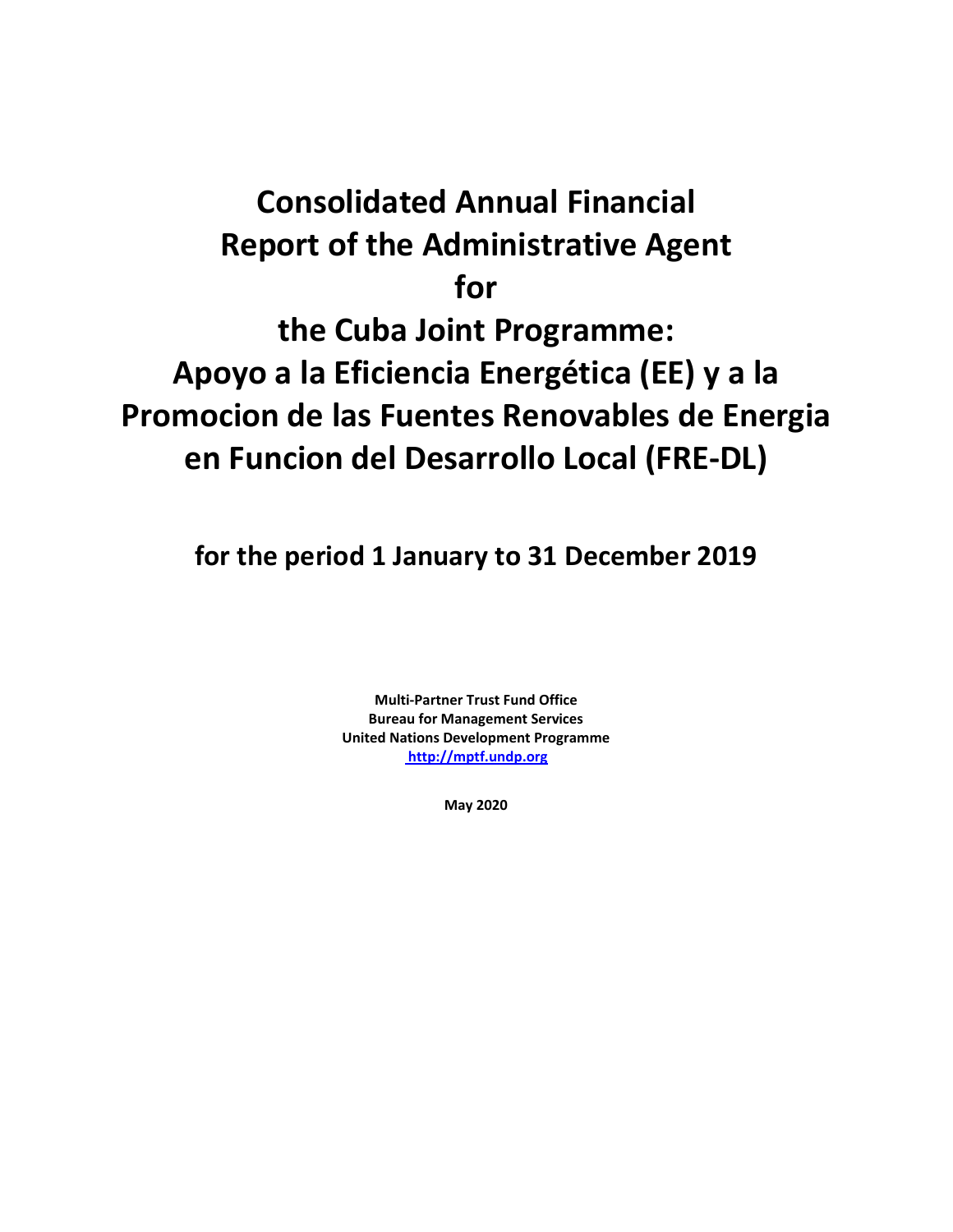# **PARTICIPATING ORGANIZATIONS CONTRIBUTORS**



United Nations Development Programme(UNDP).



UN Industrial Development Organization



European Union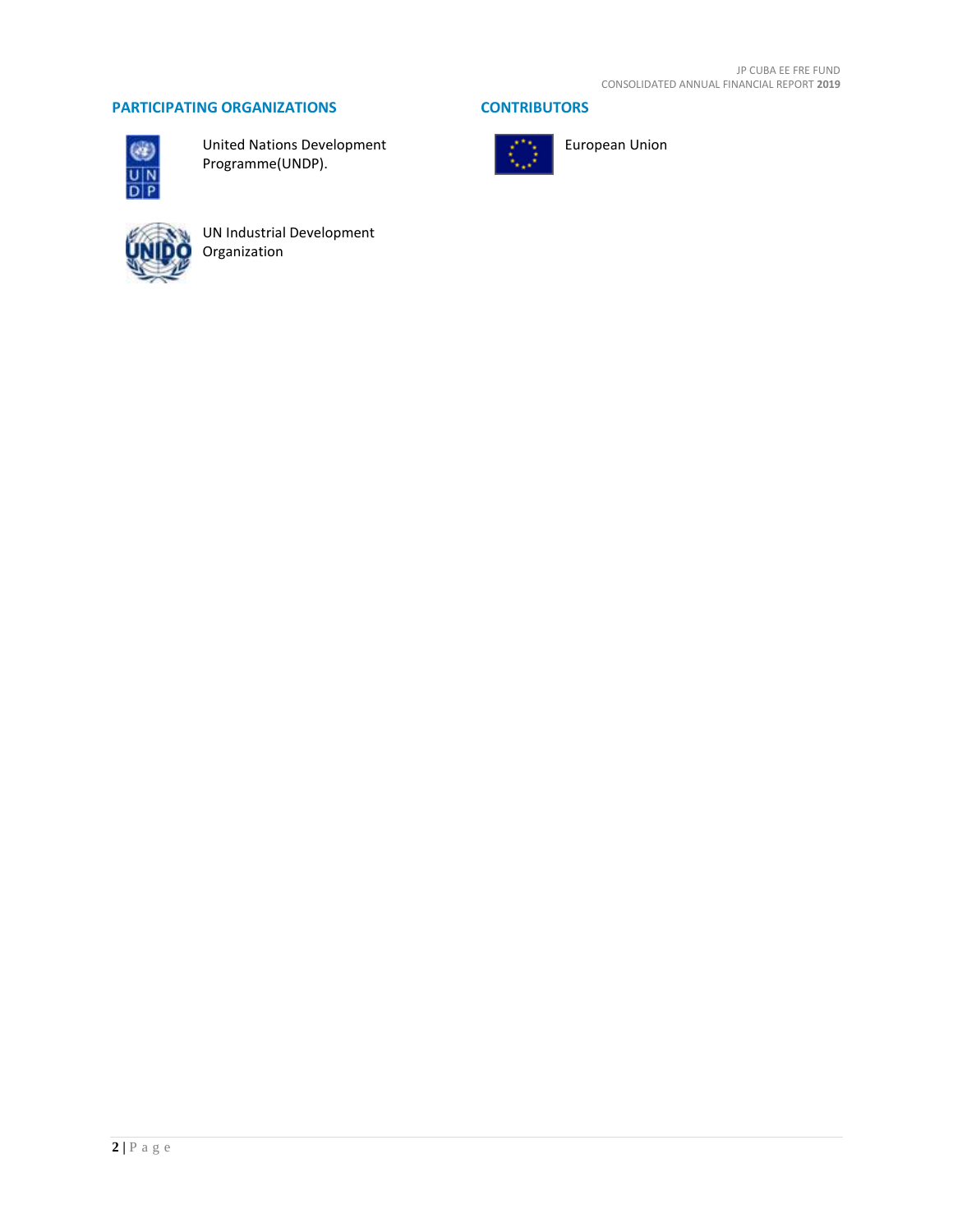#### **DEFINITIONS**

#### **Allocation**

Amount approved by the Steering Committee for a project/programme.

#### **Approved Project/Programme**

A project/programme including budget, etc., that is approved by the Steering Committee for fund allocation purposes.

#### **Contributor Commitment**

Amount(s) committed by a donor to a Fund in a signed Standard Administrative Arrangement with the UNDP Multi-Partner Trust Fund Office (MPTF Office), in its capacity as the Administrative Agent. A commitment may be paid or pending payment.

#### **Contributor Deposit**

Cash deposit received by the MPTF Office for the Fund from a contributor in accordance with a signed Standard Administrative Arrangement.

#### **Delivery Rate**

The percentage of funds that have been utilized, calculated by comparing expenditures reported by a Participating Organization against the 'net funded amount'.

#### **Indirect Support Costs**

A general cost that cannot be directly related to any particular programme or activity of the Participating Organizations. UNDG policy establishes a fixed indirect cost rate of 7% of programmable costs.

#### **Net Funded Amount**

Amount transferred to a Participating Organization less any refunds transferred back to the MPTF Office by a Participating Organization.

#### **Participating Organization**

A UN Organization or other inter-governmental Organization that is an implementing partner in a Fund, as represented by signing a Memorandum of Understanding (MOU) with the MPTF Office for a particular Fund.

#### **Project Expenditure**

The sum of expenses and/or expenditure reported by all Participating Organizations for a Fund irrespective of which basis of accounting each Participating Organization follows for donor reporting.

#### **Project Financial Closure**

A project or programme is considered financially closed when all financial obligations of an operationally completed project or programme have been settled, and no further financial charges may be incurred.

#### **Project Operational Closure**

A project or programme is considered operationally closed when all programmatic activities for which Participating Organization(s) received funding have been completed.

#### **Project Start Date**

Date of transfer of first instalment from the MPTF Office to the Participating Organization.

#### **Total Approved Budget**

This represents the cumulative amount of allocations approved by the Steering Committee.

#### **US Dollar Amount**

The financial data in the report is recorded in US Dollars and due to rounding off of numbers, the totals may not add up.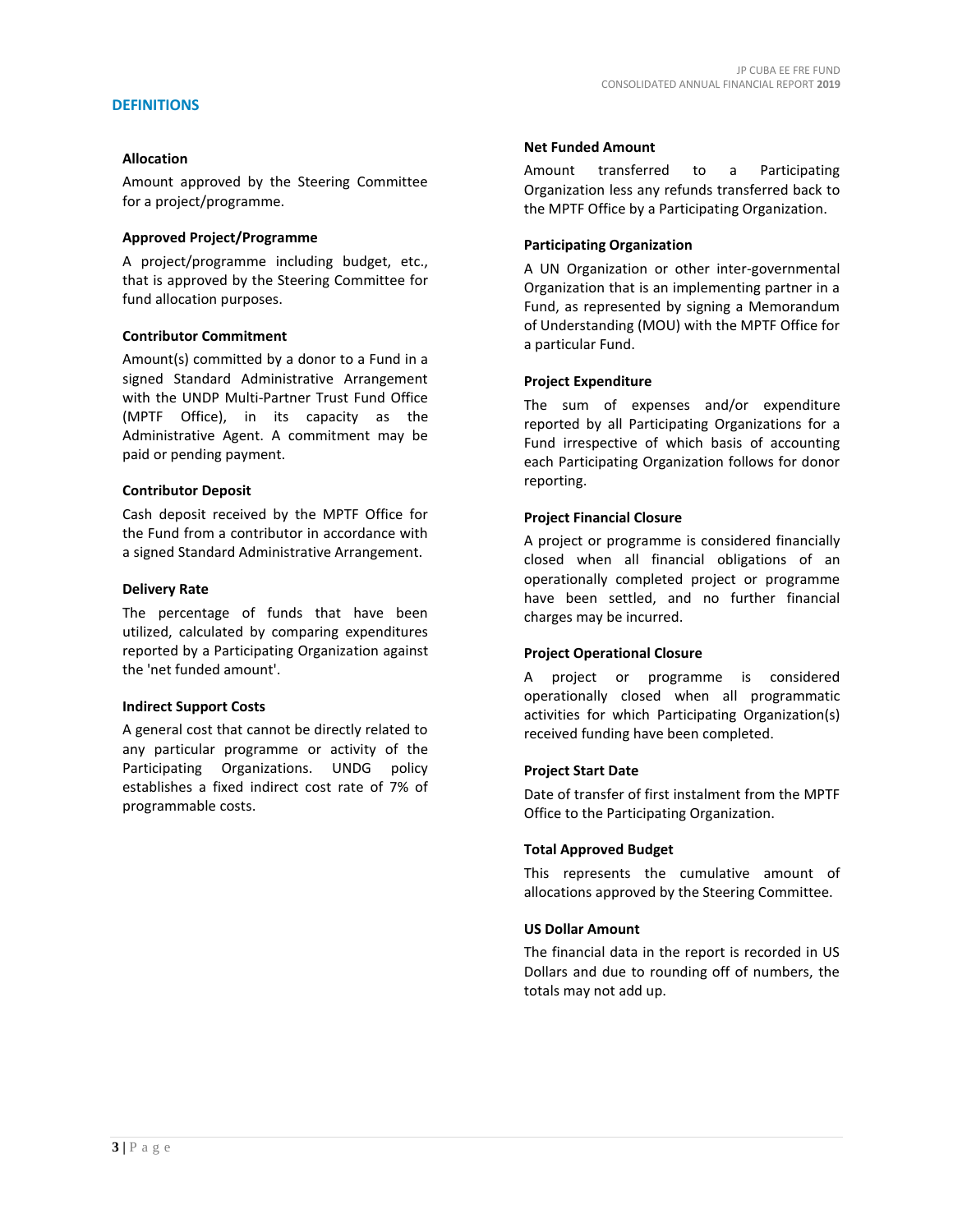#### **INTRODUCTION**

This Consolidated Annual Financial Report of the **JP Cuba EE FRE Fund** is prepared by the United Nations Development Programme (UNDP) Multi-Partner Trust Fund Office (MPTF Office) in fulfillment of its obligations as Administrative Agent, as per the terms of Reference (TOR), the Memorandum of Understanding (MOU) signed between the UNDP MPTF Office and the Participating Organizations, and the Standard Administrative Arrangement (SAA) signed with contributors.

The MPTF Office, as Administrative Agent, is responsible for concluding an MOU with Participating Organizations and SAAs with contributors and Contribution Agreements with European Union. It receives, administers and

manages contributions and disburses these funds to the Participating Organizations. The Administrative Agent prepares and submits annual consolidated financial reports, as well as regular financial statements, for transmission to contributors.

This consolidated financial report covers the period 1 January to 31 December **2019** and provides financial data on progress made in the implementation of projects of the **JP Cuba EE FRE Fund**. It is posted on the MPTF Office GATEWAY [\(http://mptf.undp.org/factsheet/fund/JCU00\)](http://mptf.undp.org/factsheet/fund/JCU00).

The financial data in the report is recorded in US Dollars and due to rounding off of numbers, the totals may not add up.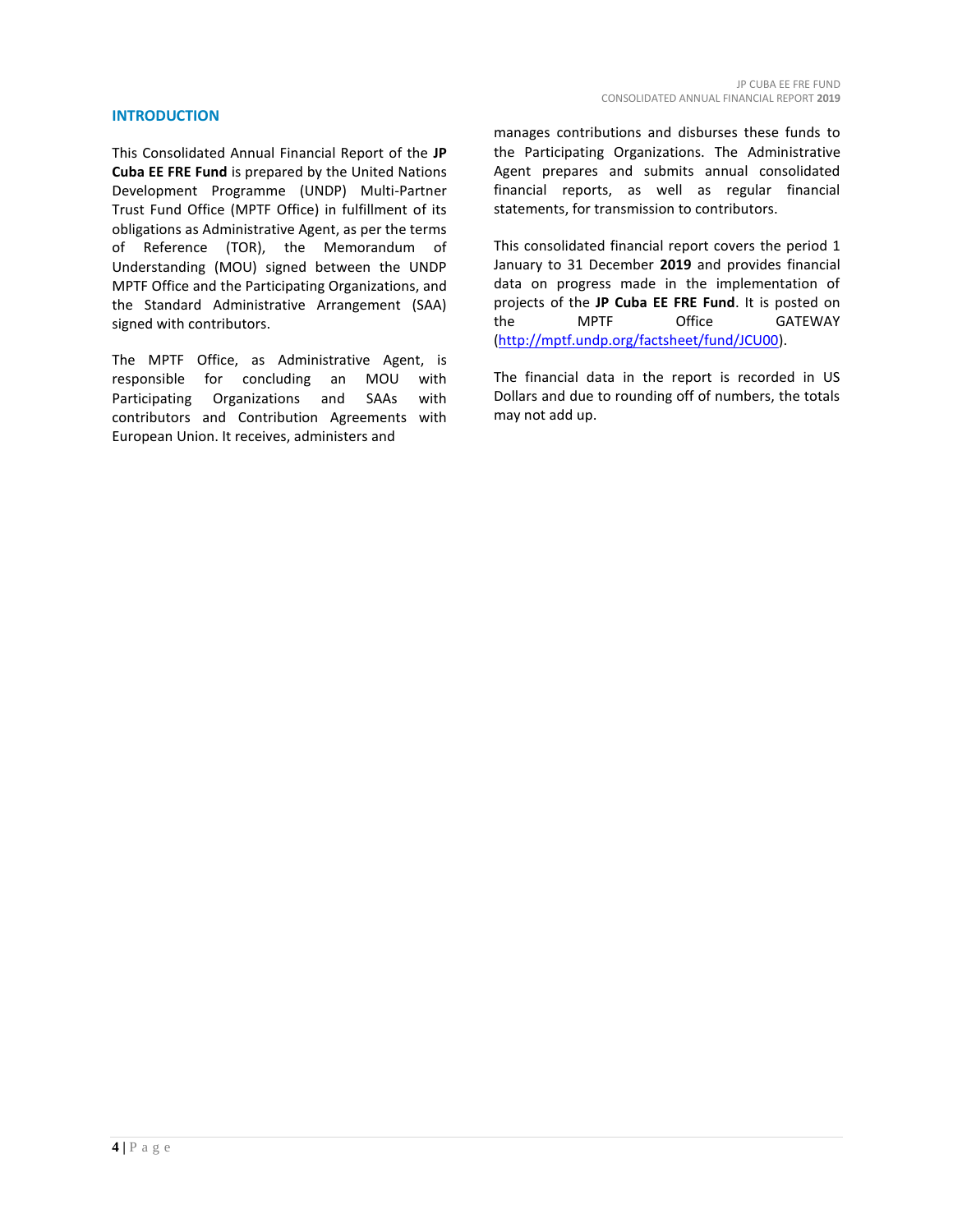#### **2019 FINANCIAL PERFORMANCE**

This chapter presents financial data and analysis of the **JP Cuba EE FRE Fund** using the pass-through funding modality as of 31 December **2019**. Financial information for this Fund is also available on the MPTF Office GATEWAY, at the following address: [http://mptf.undp.org/factsheet/fund/JCU00.](http://mptf.undp.org/factsheet/fund/JCU00)

#### **1. SOURCES AND USES OF FUNDS**

As of 31 December **2019**, the **European Union** deposited US\$ **2,272,727** in contributions and US\$ **9,408** was earned in interest.

The cumulative source of funds was US\$ **2,282,135.**

Of this amount, US\$ **2,250,000** has been net funded to **2** Participating Organizations, of which US\$ **21,834** has been reported as expenditure. Table 1 provides an overview of the overall sources, uses, and balance of the **JP Cuba EE FRE Fund** as of 31 December 2019.

# **Table 1. Financial Overview, as of 31 December 2019 (in US Dollars)**

|                                                                 | Annual 2019 | <b>Cumulative</b> |
|-----------------------------------------------------------------|-------------|-------------------|
| <b>Sources of Funds</b>                                         |             |                   |
| Contributions from donors                                       | 2,272,727   | 2,272,727         |
| Fund Earned Interest and Investment Income                      | 9,408       | 9,408             |
| Interest Income received from Participating Organizations       |             |                   |
| Refunds by Administrative Agent to Contributors                 | ÷.          |                   |
| Fund balance transferred to another MDTF                        |             |                   |
| Other Income                                                    |             |                   |
| <b>Total: Sources of Funds</b>                                  | 2,282,135   | 2,282,135         |
| <b>Use of Funds</b>                                             |             |                   |
| <b>Transfers to Participating Organizations</b>                 | 2,250,000   | 2,250,000         |
| Refunds received from Participating Organizations               |             |                   |
| <b>Net Funded Amount</b>                                        | 2,250,000   | 2,250,000         |
| <b>Administrative Agent Fees</b>                                |             |                   |
| Direct Costs: (Steering Committee, Secretariatetc.)             |             |                   |
| <b>Bank Charges</b>                                             | 2           | 2                 |
| <b>Other Expenditures</b>                                       | 22,727      | 22,727            |
| <b>Total: Uses of Funds</b>                                     | 2,272,729   | 2,272,729         |
| Change in Fund cash balance with Administrative Agent           | 9,407       | 9,407             |
| Opening Fund balance (1 January)                                |             |                   |
| <b>Closing Fund balance (31 December)</b>                       | 9,407       | 9,407             |
| Net Funded Amount (Includes Direct Cost)                        | 2,250,000   | 2,250,000         |
| Participating Organizations' Expenditure (Includes Direct Cost) | 21,834      | 21,834            |
| <b>Balance of Funds with Participating Organizations</b>        |             | 2,228,165         |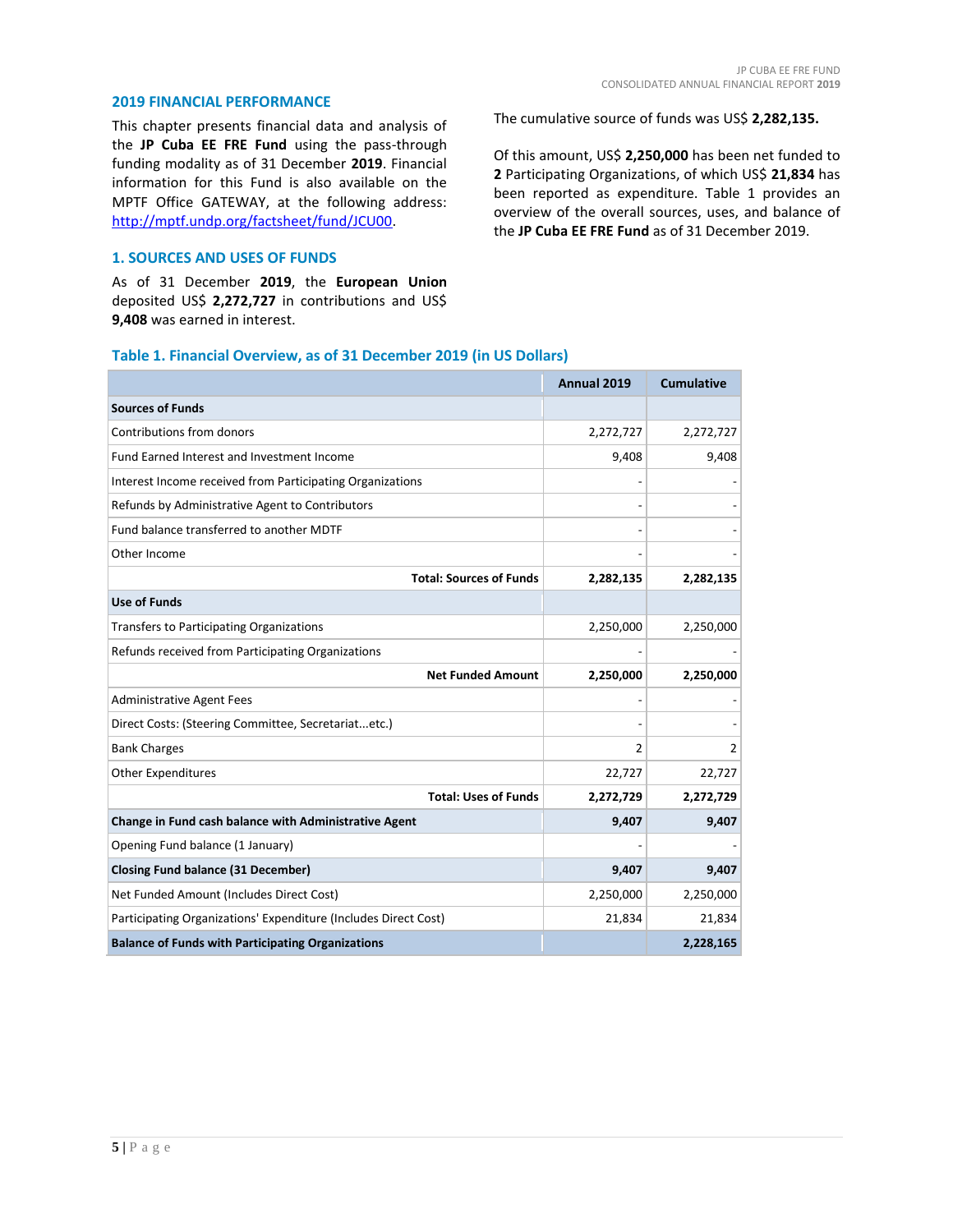### **2. PARTNER CONTRIBUTIONS**

Table 2 provides information on cumulative contributions received from all contributors to this Fund as of 31 December **2019**.

The **JP Cuba EE FRE Fund** is currently being financed by **European Union**, as listed in the table below.

The table below includes commitments made up to 31<br>December 2019 through signed Standard December **2019** through signed Administrative Agreements, and deposits made through **2019**. It does not include commitments that were made to the fund beyond **2019**.

# **Table 2. Contributors' Commitments and Deposits, as of 31 December 2019 (in US Dollars)**

| <b>Contributors</b> | <b>Total Commitments</b> | <b>Prior Years</b><br>as of 31-Dec-2018 Deposits | <b>Current Year</b><br>Jan-Dec-2019 Deposits | <b>Total Deposits</b> |
|---------------------|--------------------------|--------------------------------------------------|----------------------------------------------|-----------------------|
| EUROPEAN UNION      | 2.272.727                | -                                                | 2.272.727                                    | 2,272,727             |
| <b>Grand Total</b>  | 2,272,727                | $\overline{\phantom{0}}$                         | 2,272,727                                    | 2,272,727             |

#### **3. INTEREST EARNED**

Interest income is earned in two ways: 1) on the balance of funds held by the Administrative Agent (Fund earned interest), and 2) on the balance of funds held by the Participating Organizations (Agency earned interest) where their Financial Regulations and Rules allow return of interest to the AA.

As of 31 December **2019**, Fund earned interest amounts to US\$ **9,408**.

Details are provided in the table below.

#### **Table 3. Sources of Interest and Investment Income, as of 31 December 2019 (in US Dollars)**

| <b>Interest Earned</b>                     | <b>Prior Years</b><br>as of 31-Dec-2018 | <b>Current Year</b><br>Jan-Dec-2019 | <b>Total</b> |
|--------------------------------------------|-----------------------------------------|-------------------------------------|--------------|
| <b>Administrative Agent</b>                |                                         |                                     |              |
| Fund Earned Interest and Investment Income |                                         | 9,408                               | 9,408        |
| <b>Total: Fund Earned Interest</b>         |                                         | 9,408                               | 9,408        |
| <b>Participating Organization</b>          |                                         |                                     |              |
| <b>Total: Agency earned interest</b>       |                                         |                                     |              |
| <b>Grand Total</b>                         |                                         | 9,408                               | 9,408        |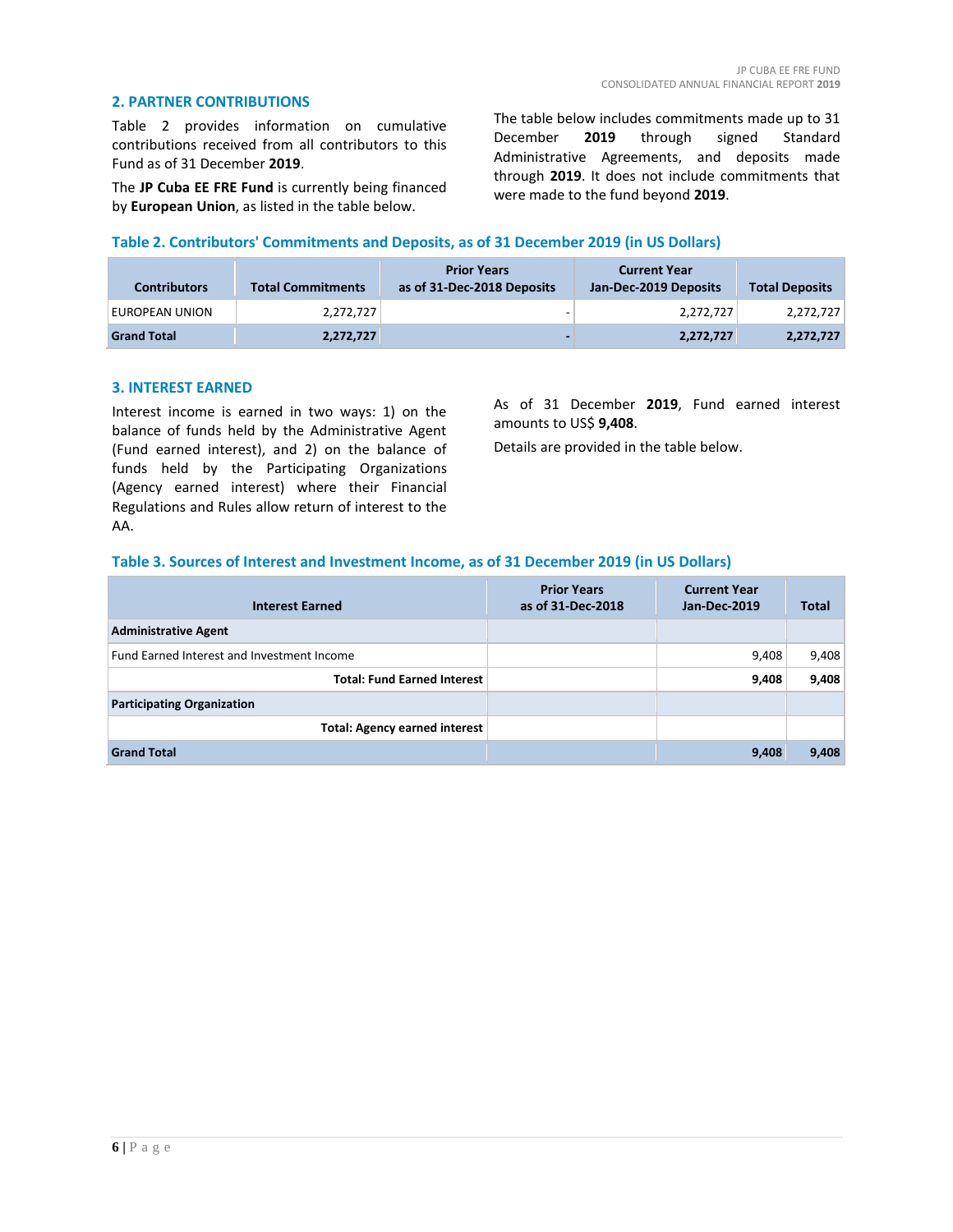### **4. TRANSFER OF FUNDS**

Allocations to Participating Organizations are approved by the Steering Committee and disbursed by the Administrative Agent. As of 31 December **2019**, the AA has transferred US\$ **2,250,000** to **2** Participating Organizations (see list below).

**4.1 TRANSFER BY PARTICIPATING ORGANIZATION**

Table 4 provides additional information on the refunds received by the MPTF Office, and the net funded amount for each of the Participating Organizations.

| Table 4. Transfer, Refund, and Net Funded Amount by Participating Organization, as of 31 December 2019 |
|--------------------------------------------------------------------------------------------------------|
| (in US Dollars)                                                                                        |

| Participating      | Prior Years as of 31-Dec-2018 |                |                   | <b>Current Year Jan-Dec-2019</b> |                |                   | Total            |                |                   |
|--------------------|-------------------------------|----------------|-------------------|----------------------------------|----------------|-------------------|------------------|----------------|-------------------|
| Organization       | <b>Transfers</b>              | <b>Refunds</b> | <b>Net Funded</b> | <b>Transfers</b>                 | <b>Refunds</b> | <b>Net Funded</b> | <b>Transfers</b> | <b>Refunds</b> | <b>Net Funded</b> |
| <b>UNDP</b>        |                               |                |                   | 1,400,000                        |                | 1.400.000         | 1,400,000        |                | 1,400,000         |
| <b>UNIDO</b>       |                               |                |                   | 850,000                          |                | 850.000           | 850.000          |                | 850,000           |
| <b>Grand Total</b> |                               |                |                   | 2,250,000                        |                | 2,250,000         | 2,250,000        |                | 2,250,000         |

# **5. EXPENDITURE AND FINANCIAL DELIVERY RATES**

All final expenditures reported for the year **2019** were submitted by the Headquarters of the Participating Organizations. These were consolidated by the MPTF Office.

Project expenditures are incurred and monitored by each Participating Organization, and are reported as per the agreed upon categories for inter-agency harmonized reporting. The reported expenditures were submitted via the MPTF Office's online expenditure reporting tool. The **2019** expenditure data has been posted on the MPTF Office GATEWAY a[t http://mptf.undp.org/factsheet/fund/JCU00.](http://mptf.undp.org/factsheet/fund/JCU00)

# **5.1 EXPENDITURE REPORTED BY PARTICIPATING ORGANIZATION**

In **2019**, US\$ **2,250,000** was net funded to Participating Organizations, and US\$ **21,834** was reported in expenditure.

As shown in table below, the cumulative net funded amount is US\$ **2,250,000** and cumulative expenditures reported by the Participating Organizations amount to US\$ **21,834**. This equates to an overall Fund expenditure delivery rate of **1** percent.

The agencies with the three highest delivery rates are: UNDP (2%), UNIDO (0%)

# **Table 5.1 Net Funded Amount, Reported Expenditure, and Financial Delivery by Participating Organization, as of 31 December 2019 (in US Dollars)**

|                               |                           |                                    | <b>Expenditure</b>                      |                                     |                   |                           |
|-------------------------------|---------------------------|------------------------------------|-----------------------------------------|-------------------------------------|-------------------|---------------------------|
| Participating<br>Organization | Approved<br><b>Amount</b> | <b>Net Funded</b><br><b>Amount</b> | <b>Prior Years</b><br>as of 31-Dec-2018 | <b>Current Year</b><br>Jan-Dec-2019 | <b>Cumulative</b> | <b>Delivery Rate</b><br>% |
| <b>UNDP</b>                   | 8,263,930                 | 1,400,000                          |                                         | 21.834                              | 21.834            | 1.56                      |
| <b>UNIDO</b>                  | 3,326,495                 | 850,000                            |                                         |                                     |                   | $\mathbf{0}$              |
| <b>Grand Total</b>            | 11,590,425                | 2,250,000                          |                                         | 21,834                              | 21,834            | 0.97                      |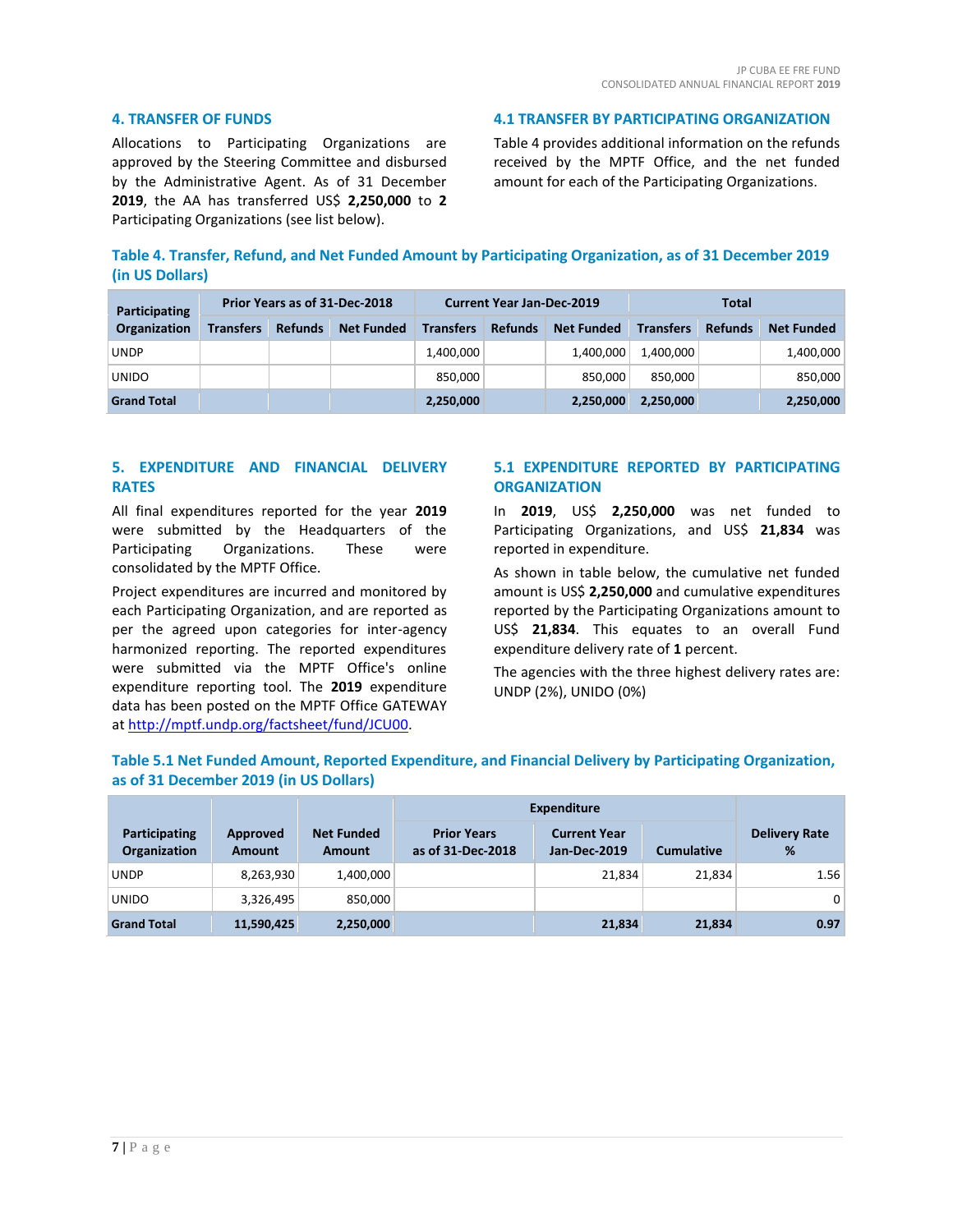### **5.2 EXPENDITURE BY PROJECT**

Table 5 displays the net funded amounts, expenditures reported and the financial delivery rates by Participating Organization.

|                          | Sector / Project No.and Project Title | Participating<br><b>Organization</b> | <b>Project</b><br><b>Status</b> | <b>Total Approved</b><br><b>Amount</b> | <b>Net Funded</b><br>Amount | Total<br><b>Expenditure</b> | <b>Delivery Rate</b><br>% |
|--------------------------|---------------------------------------|--------------------------------------|---------------------------------|----------------------------------------|-----------------------------|-----------------------------|---------------------------|
| <b>JP Cuba EE FRE-DL</b> |                                       |                                      |                                 |                                        |                             |                             |                           |
| 00118616                 | Apoyo a la Eficiencia Energéti        | UNDP                                 | On Going                        | 8,263,930                              | 1,400,000                   | 21,834                      | 1.56                      |
| 00118616                 | Apoyo a la Eficiencia Energéti        | <b>UNIDO</b>                         | On Going                        | 3,326,495                              | 850,000                     |                             | $\overline{0}$            |
| JP Cuba EE FRE-DL: Total |                                       |                                      | 11,590,425                      | 2,250,000                              | 21,834                      | 0.97                        |                           |
| <b>Grand Total</b>       |                                       | 11,590,425                           | 2.250.000                       | 21,834                                 | 0.97                        |                             |                           |

#### **Table 5.2 Expenditure by Project within Sector, as of 31 December 2019 (in US Dollars)**

# **5.3 EXPENDITURE REPORTED BY CATEGORY**

Project expenditures are incurred and monitored by each Participating Organization and are reported as per the agreed categories for inter-agency harmonized reporting. In 2006 the UN Development Group (UNDG) established six categories against which UN entities must report inter-agency project expenditures. Effective 1 January 2012, the UN Chief Executive Board (CEB) modified these categories as a result of IPSAS adoption to comprise eight categories. All expenditure incurred prior to 1 January 2012 have been reported in the old categories; post 1 January 2012 all expenditures are reported in the new eight categories. See table below.

#### **2012 CEB Expense Categories**

- 1. Staff and personnel costs
- 2. Supplies, commodities and materials
- 3. Equipment, vehicles, furniture and depreciation
- 4. Contractual services
- 5. Travel
- 6. Transfers and grants
- 7. General operating expenses
- 8. Indirect costs

# **Table 5.3 Expenditure by UNDG Budget Category, as of 31 December 2019 (in US Dollars)**

|                                           | <b>Expenditure</b>                      |                                            |                          |                                                     |
|-------------------------------------------|-----------------------------------------|--------------------------------------------|--------------------------|-----------------------------------------------------|
| Category                                  | <b>Prior Years</b><br>as of 31-Dec-2018 | <b>Current Year</b><br><b>Jan-Dec-2019</b> | <b>Total</b>             | <b>Percentage of Total</b><br><b>Programme Cost</b> |
| Staff & Personnel Cost                    |                                         |                                            |                          |                                                     |
| Suppl, Comm, Materials                    |                                         |                                            | $\overline{\phantom{a}}$ |                                                     |
| Equip, Veh, Furn, Depn                    | ۰                                       | $\overline{\phantom{0}}$                   | $\overline{\phantom{a}}$ |                                                     |
| <b>Contractual Services</b>               |                                         | 17,146                                     | 17,146                   | 84.02                                               |
| Travel                                    |                                         | 1,430                                      | 1,430                    | 7.01                                                |
| <b>Transfers and Grants</b>               |                                         |                                            |                          |                                                     |
| <b>General Operating</b>                  |                                         | 1,830                                      | 1,830                    | 8.97                                                |
| <b>Programme Costs Total</b>              |                                         | 20,406                                     | 20,406                   | 100.00                                              |
| <sup>1</sup> Indirect Support Costs Total |                                         | 1,428                                      | 1,428                    | 7.00                                                |
| <b>Total</b>                              |                                         | 21,834                                     | 21,834                   |                                                     |

**1 Indirect Support Costs** charged by Participating Organization, based on their financial regulations, can be deducted upfront or at a later stage during implementation. The percentage may therefore appear to exceed the 7% agreed-upon for on-going projects. Once projects are financially closed, this number is not to exceed 7%.

\_\_\_\_\_\_\_\_\_\_\_\_\_\_\_\_\_\_\_\_